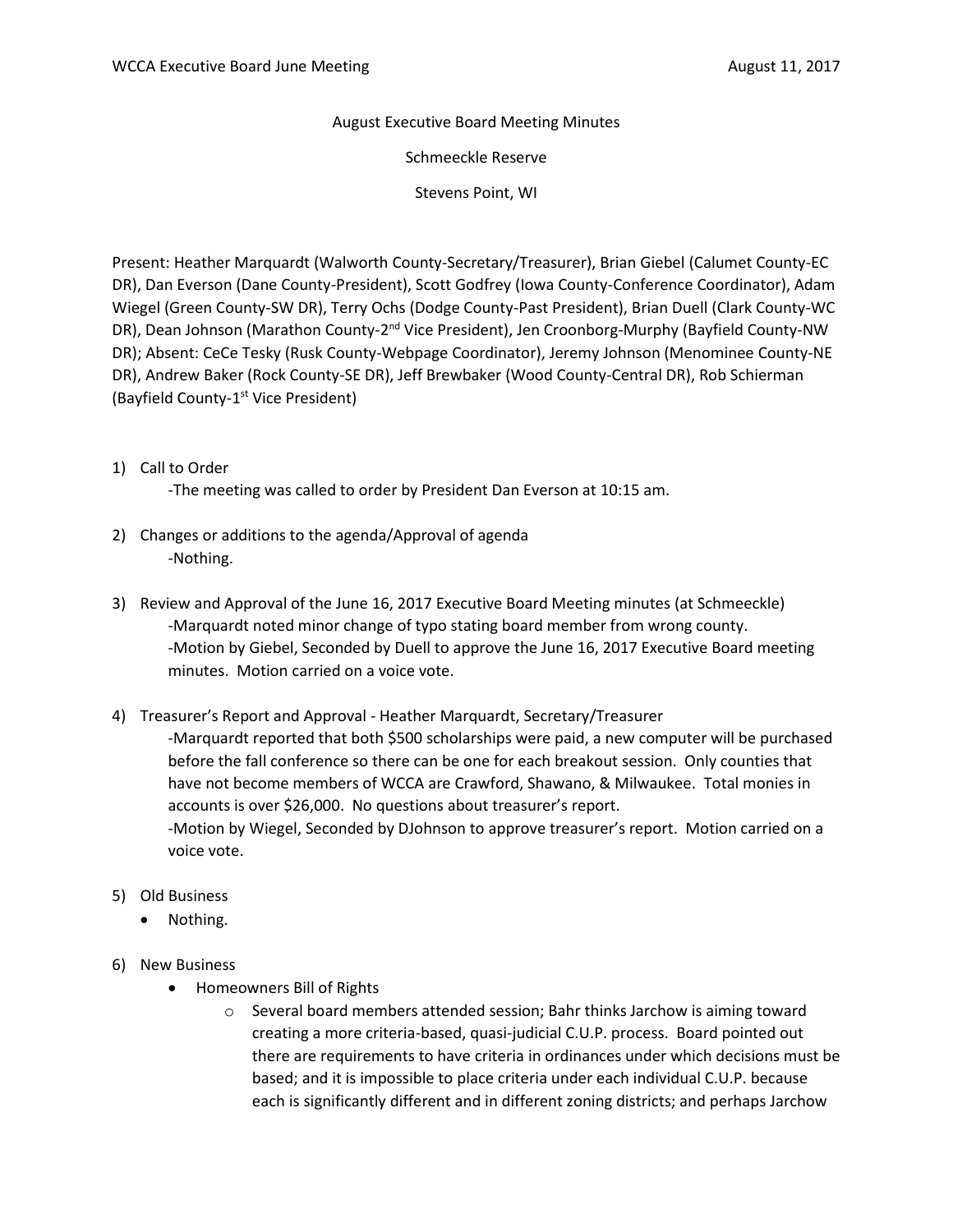does not realize this. Also, C.U.P. denial percentage is low across the state; and is denied when criteria is not being met.

- o The government cannot require lots be merged without owners consent; in context: the Murr Case discussion.
- $\circ$  Bahr talked about 'Inverse Condemnation'; that land-use changes throughout time, but use on the land should be able to continue. There was a comment from the board that the only way a use cannot be continued is if the C.U.P. has a condition that it must cease upon sale of land; further discussion that conditions cannot limit the land to one particular use through a C.U.P.
- o WCCA has not formerly given a position on this.
- POWTS waiver issue
	- $\circ$  Bahr met with DSPS & attorneys, assistant deputy secretary; discussed why interpretation of religious waiver was non-correct, as it was likely to be intended for certain indoor plumbing fixtures inside a building as well as UDC regulations to be waived, not septic systems; but consensus of the department is sticking with the waiver actually states. Chief of legal counsel affirmed that they do not look into religion if the 'religion' box is checked on the waiver. Discussion of how to solve this problem and mis-interpretation; lawsuit? WCCA to draft letter to governor/joint finance committee members that we don't feel the intent is being carried out by DSPS and joint finance is in charge of DSPS? Why do we need legislation on it if the waiver states 'in'? Include language that the waiver does not state private septic systems?
	- $\circ$  Motion for WCCA action to send a letter to Governor and Joint Finance committee by DJohnson, seconded by Duell. Motion carried on a voice vote.

## 7) Agency Reports:

- WCA Dan Bahr
	- AB348 Bahr intending to write letter to insert language stating that anything not explicitly mentioned in specific sections of this bill would not be considered preempted. Don't want misinterpretation.
	- WCA is in opposition of siting cell tower bills.
	- WCA is in opposition of homeowner's bill of rights.
- DNR Kay Lutze, Michelle Staff
	- Lutze, (Shoreland): Waiting on budget to determine if vacant position can be refilled. Asked for conference topics, wants to do another training scenario; topic ideas included treated impervious surfaces, and how to write denial letters and public notices. Suggestions from board were to talk about pervious pavers and ensuring their maintenance to retain their effectiveness throughout the life of the system.
	- Staff (Floodplain): Soutwest & West Central storms in late July; Approximately 19 businesses damaged, \$16 million in public infrastructure damage. Southeast storms in early July; Over 4,000 houses effected, mostly along Fox River; 44 businesses damaged; \$8.6 million damage in infrastructure; Governor Walker is asking President Trump for individual assistance for homeowners, with maximum amount of \$33,000 per homeowner. About 17%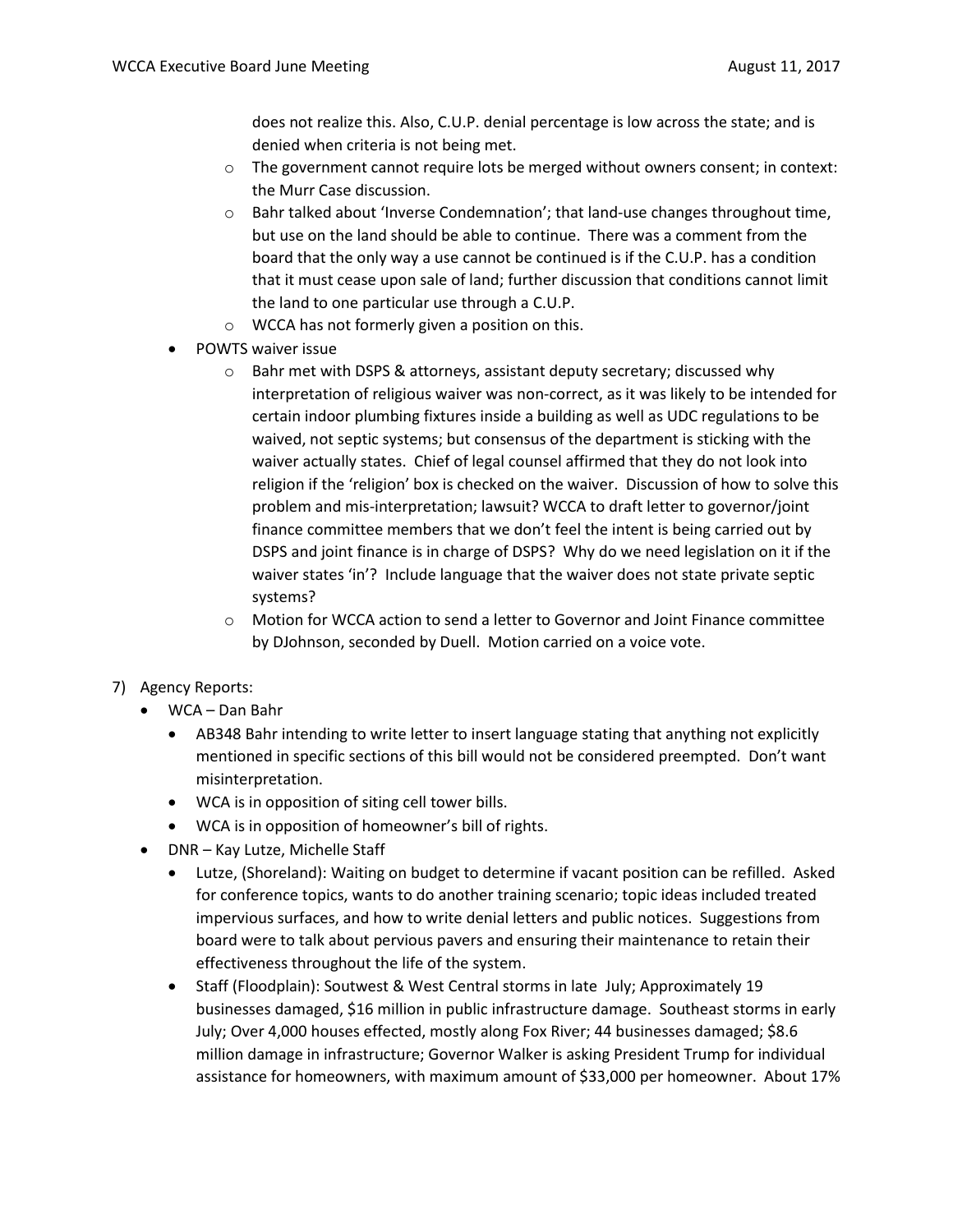of damaged structures made insurance claims, proving that homeowners are not getting flood insurance.

- $\circ$  Great Lakes coastal mapping is going on- hopes to talk about at the spring conference, when model ordinance will be updated; which will be scrutinized because of coastal mapping.
- DATCP No report.
- CLUE No report.
- WWA No report.
- DSPS No report.
- 8) Committee and Project Reports
	- Program/Conference Report: Scott Godfrey, Coordinator and Rob Schierman, 1st VP
		- Fall Conference Draft Agenda- open for suggestions on entertainment ideas.
		- Hospitality room Thursday night.
		- Aldo Leopold tour is separate \$10 fee; consists of center, property, and Leopold's shack, with history of Leopold and his property
		- Spring Conference- 2018 dates: Thurs/Fri- trying to plan it around spring break. First option: March 15/16, 2018. Second option: April 5/6, 2018 at Stoney Creek, Wausau.
	- Legislation/Education Committee Report: Dean Johnson, 2<sup>nd</sup> VP
		- o DJohnson requested a new metallic mining committee be formed if new legislature goes through. With this legislature:
			- Companies wouldn't have to prove negative impact to community
			- Exemptions when it comes to water
			- Undermining local control
	- Administrative Code Committee Report: Jeremy Johnson (Absent)
		- o No report.
	- Nominating Committee: Jen Croonborg-Murphy, Chair
		- o Has ideas for upcoming nominations.
	- Audit Committee: Dan Everson, Chair
		- No report.
	- Shoreland/Wetland Zoning Committee Report: Terry Ochs, Chair
		- $\circ$  Option for counties to opt-out of shoreland zoning; could possibly be a line-item inserted in the budget.
	- Outreach Committee Report: Scott Godfrey, Chair
		- o Nothing to report.
	- Webpage/Decoder Coordinator Report: CeCe Tesky, Chair (Absent)
		- o Decoder deadline is September 10, 2017.
		- o No report.
	- DSPS/POWTS Committee Report: Chris Olson, Chair
		- No report.
	- Awards/Scholarships: CeCe Tesky, Chair (Absent)
		- $\circ$  Marquardt asked board members to send an e-mail to districts asking if any upcoming retirements.